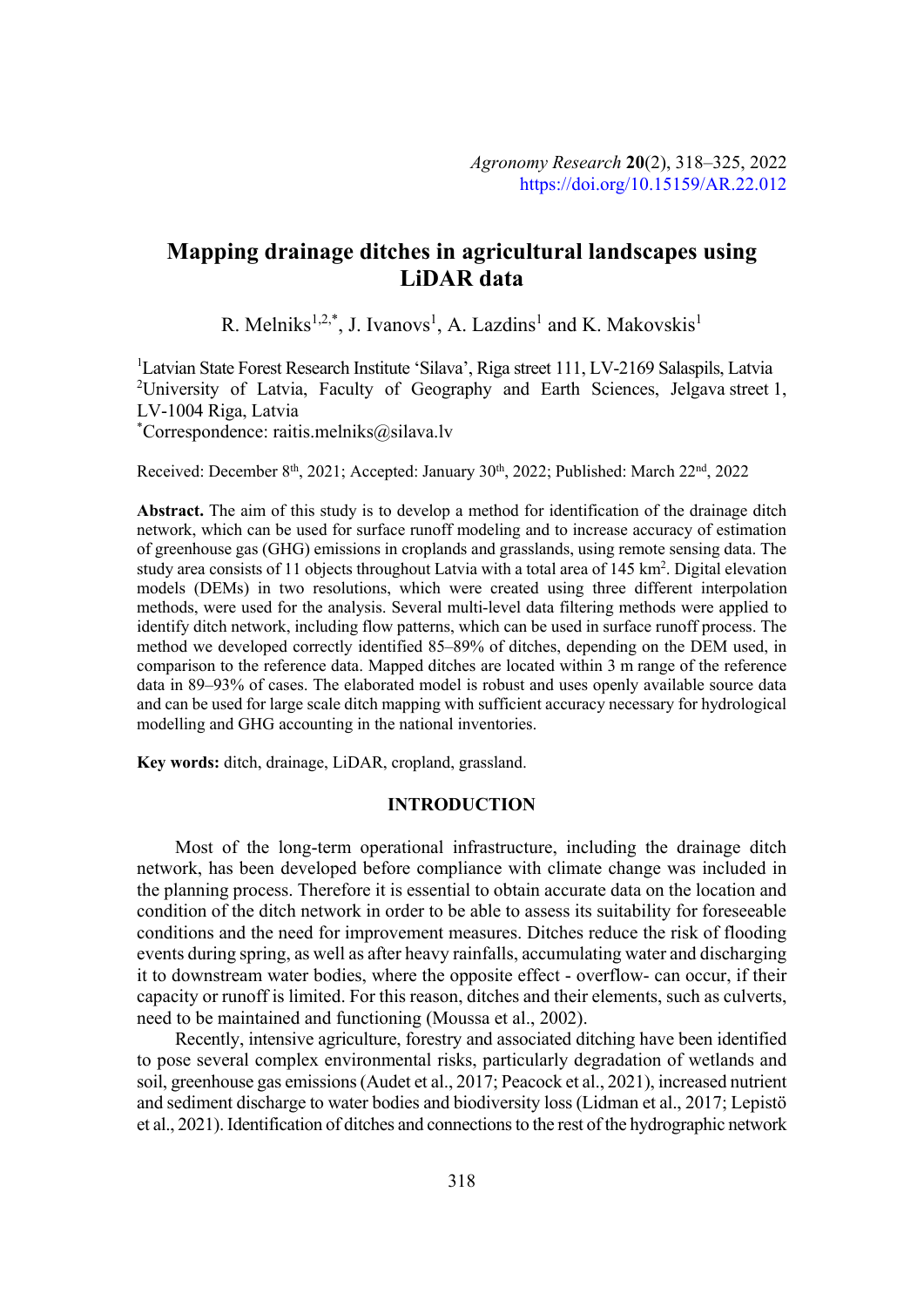can help in decision making about water management, quality control, as well as risks, and the gathered data can be used to model environmental processes (Roelens et al., 2017).

In lowland agricultural lands of Western Europe, the density of the man-made ditch network has been estimated as 200–300 m ha<sup>-1</sup>, but in Poland it reaches 150–350 m ha<sup>-1</sup> (Bryndal & Kroczak 2019). Different research actions were implemented to evaluate and minimize environmental risks and to restore degraded or wet soils in the ditched agricultural and forest landscapes (Ivanovs & Lupikis, 2018; Hasselquist et al., 2018). However, such initiatives are significantly limited by the lack of accurate and site-specific data of ditch networks (Lidberg et al., 2017; Ivanovs & Lupikis 2018; Melniks et al., 2019).

Currently, remote sensing data and high-resolution laser scanning data are becoming increasingly important in environmental research. Therefore, the quality and suitability of a digital terrain model, as well as appropriate methodology are essential for identification of small-scale elements such as a ditch network (Anderson et al., 2006; Vaze at al., 2010).

Various studies have previously been carried out to identify ditches using laser scanning data, but they do not analyze the impact of the DEM interpolation method. Currently, most studies (Sofia et al., 2011; Passalacqua et al., 2012; Cazorzi et al., 2013) identify the ditch network using high-resolution (0.5 and 1 m) digital elevation models, which is considered to be the most widely used approach, because it requires a relatively low density of LiDAR points in comparison to requirements for raw LiDAR point cloud-based approaches. In a study carried out in Belgium (Roelens et al., 2016), classified LiDAR point clouds were used to identify agricultural ditches and their parameters. There are also studies based on different topographic indices, such as Topographic elevation index or Standardized elevation index combined (Passalacqua et al., 2012; Kiss et al., 2015). Most of the studies similar to ours regarding methodologyuse Relative Elevation Attribute or slope analysis, are focused on smaller study areas (up to 150 ha), and use individual laser scanning flight campaigns instead of countrywide assessments (Cazorzi et al., 2013; Rapinel et al., 2015; Roelens et al., 2018b, 2018a).

In our study we developed a method, applicable on large areas, which is based on the logistic approach and analysis of a digital elevation model with a focus on the DEM interpolation method and horizontal resolution.

# **Study area**

The study area  $(145 \text{ km}^2 \text{ in total})$ consists of 11 regions in Latvia, where agricultural land dominates. The areas have been selected by experts to describe the overall landscape in as general way as possible. Areas are located in different quaternary sediments and are characterized by different types of land management and moisture regimes (Fig. 1).



**Figure 1.** Locations of the digitized test regions, where red points indicate areas with dominating agricultural landscapes.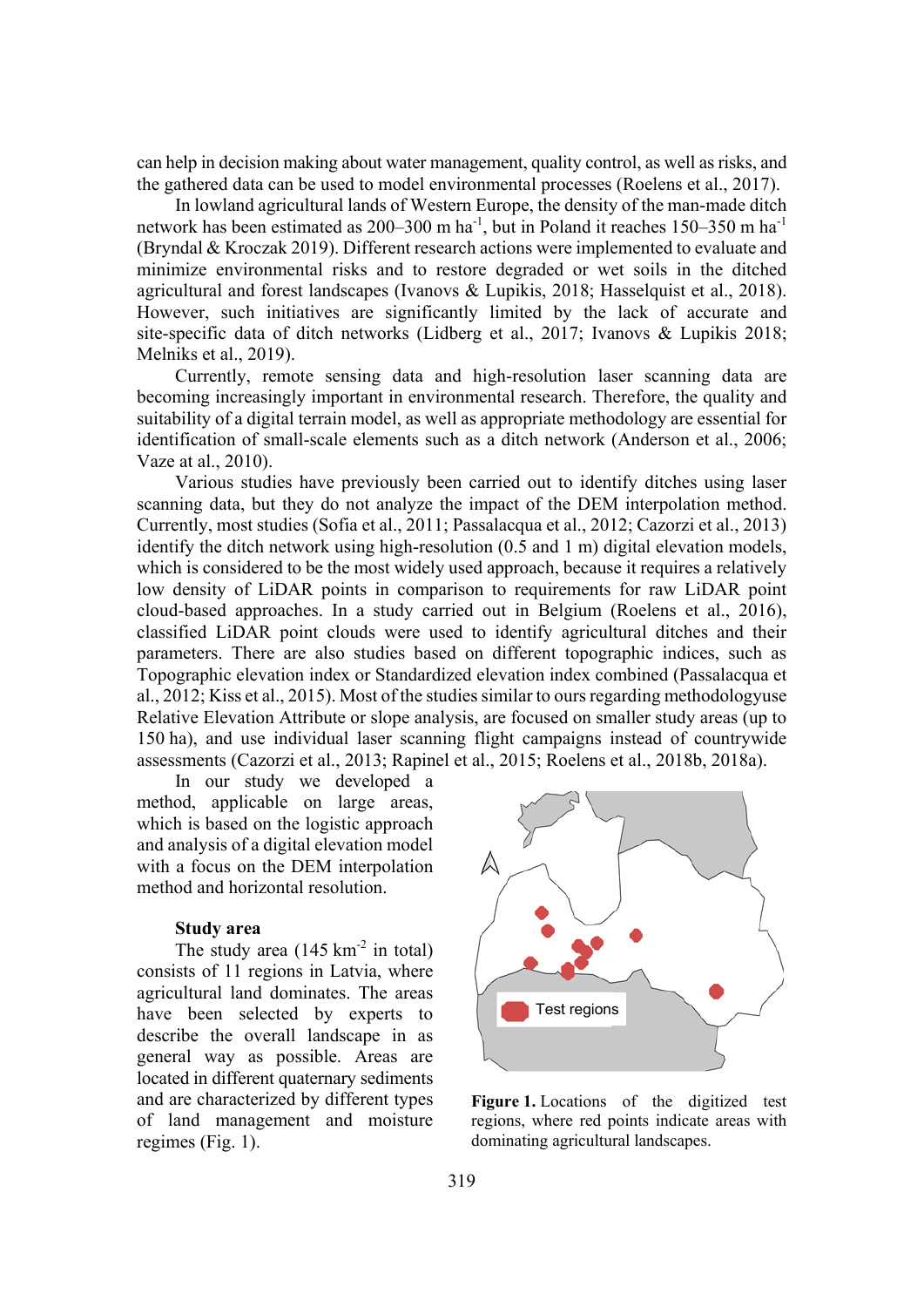# **Reference and airborne LiDAR data**

The LiDAR point cloud in LAS format, derived from Latvian Geospatial agencie's National ALS program, was used to create the digital elevation model. The LiDAR data we used, have a vertical accuracy of 0.12 m (2 sigmas with a 95% confidence level against the National Geodetic Network) and a horizontal accuracy of 0.36 m (2 sigmas with a 95% confidence level against the National Geodetic Network). The minimum point density is 4 points  $m<sup>2</sup>$ , and the average ground point density is 1.5 points  $m<sup>2</sup>$  (LGIA 2017).

In the study areas manual digitization of the ditch network as vector lines was performed using DEM 0.5 m resolution, which was obtained using the Binning interpolation method. When digitizing, DEM is depicted as a multidirectional hillshade.

#### **MATERIALS AND METHODS**

To perform the analysis, DEMs were first generated in horizontal resolutions of 0.5 m and 1 m using three different interpolation methods - Binning, Bilinear and Bicubic, which are implemented in open access GIS, for example GRASS GIS (Fig. 2).



**Figure 2.** Example of raster images in 0.5 m and 1 m horizontal resolution and different interpolation methods.

To identify the preliminary ditch network using DEM, a logical query based on the identification of local depressions was used, depending on the minimum depth and width of the ditch set by the user (Eq. 1). This type of raster processing has some similarities with Relative Elevation Attribute, which is used in several other studies (Cazorzi et al., 2013; Rapinel et al., 2015; Roelens et al., 2018b). The same analysis was done to all DEM's in both 0.5 m and 1 m resolution. The output of this algorithm is a binary image, where the value of 1 indicates a local reduction corresponding to the set parameters.

If  $((DEM+X < DEM [ -Y, 0] & \& +X < DEM [ Y, 0] ) || (DEM+X < DEM [ 0, Y ] )$  $&\&$  DEM +X < DEM [0,-Y]) || (DEM +X < DEM [Y,Y]  $&\&$  DEM +X < DEM  $[-Y, -Y]$  || (DEM +X < DEM  $[-Y, Y]$  & & DEM +X < DEM  $[Y, -Y]$ ), 1, 0) (1)

where  $DEM - digital$  elevation model;  $X - minimal$  depth of the ditch;  $Y - minimal$ width of the ditch, both in raster cells.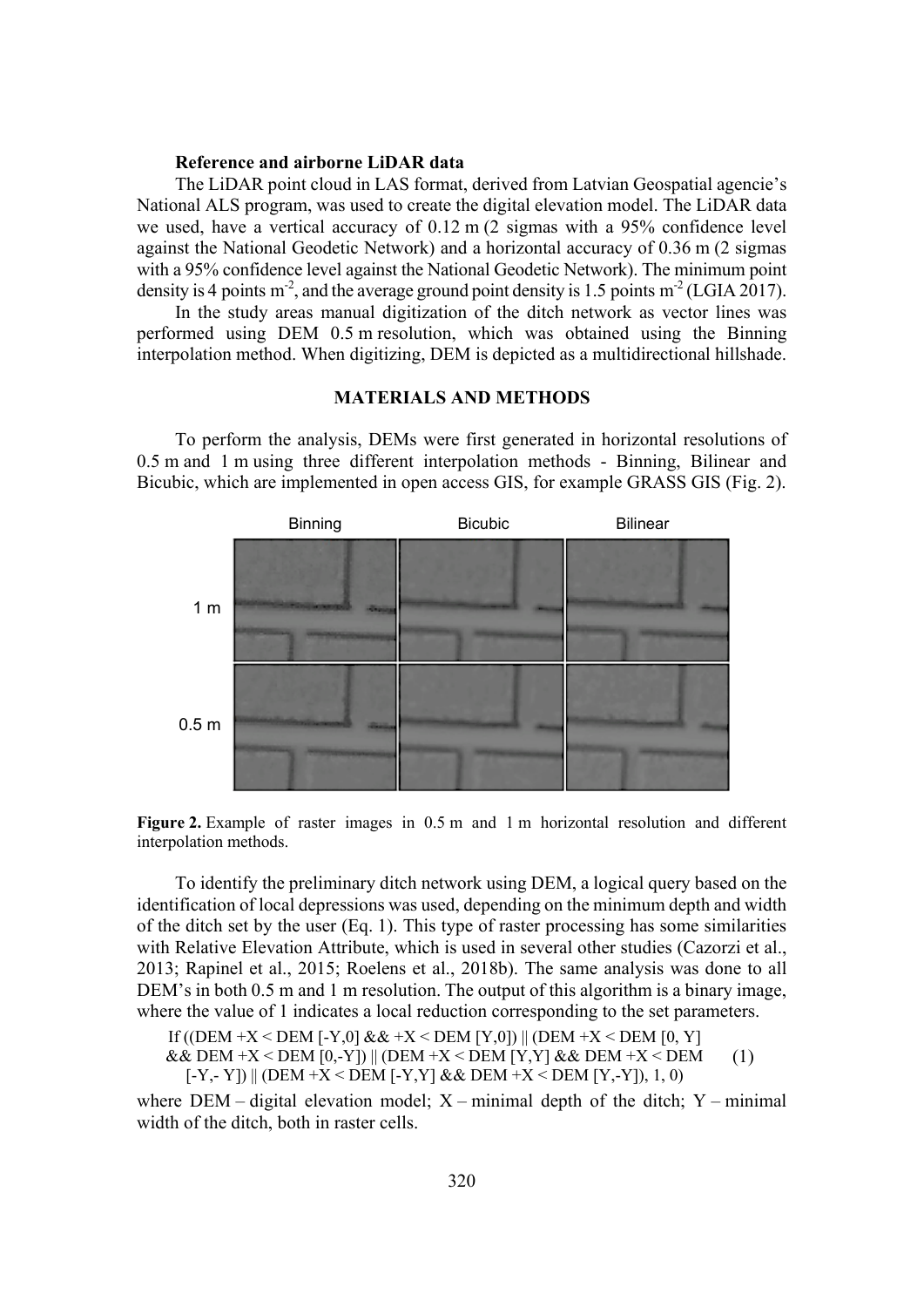The resulting binary image contains both the ditch network and various supplementary data sets that have met the specified criteria. The higher resolution DEM is used for the analysis and the smaller the minimum depth of the ditch as well as the wider its width, the more we are exposed to pixels that contain 'noise'. Further processing of the preliminary ditch network was performed using ESRI ArcMap automated vectorization tools.

Multi-level filtering of elements was performed by vectorizing the binary image. First, noise pixel filtering, creation and generalization of linear objects were performed. Vectors are designed considering their length, the distance between the ends, as well as the connection angle for connecting small gaps.

In the next processing step, final filtering was performed. In this step a complex analysis of the ditch network takes place considering the number of its constituent elements, the total length, and the possibility of connectivity in the 15 m buffer zone. In this way elements that do not form a network of ditches consist of objects shorter than 30 m individually or form systems with a total length of less than 100 m are disposed of (Fig. 3).



**Figure 3.** Diagram of data filtering workflow and example of binary image (left), where yellow pixels are representing preliminary ditch data and vectorized data (right) before (red) and after (black) multi-level filtering was performed.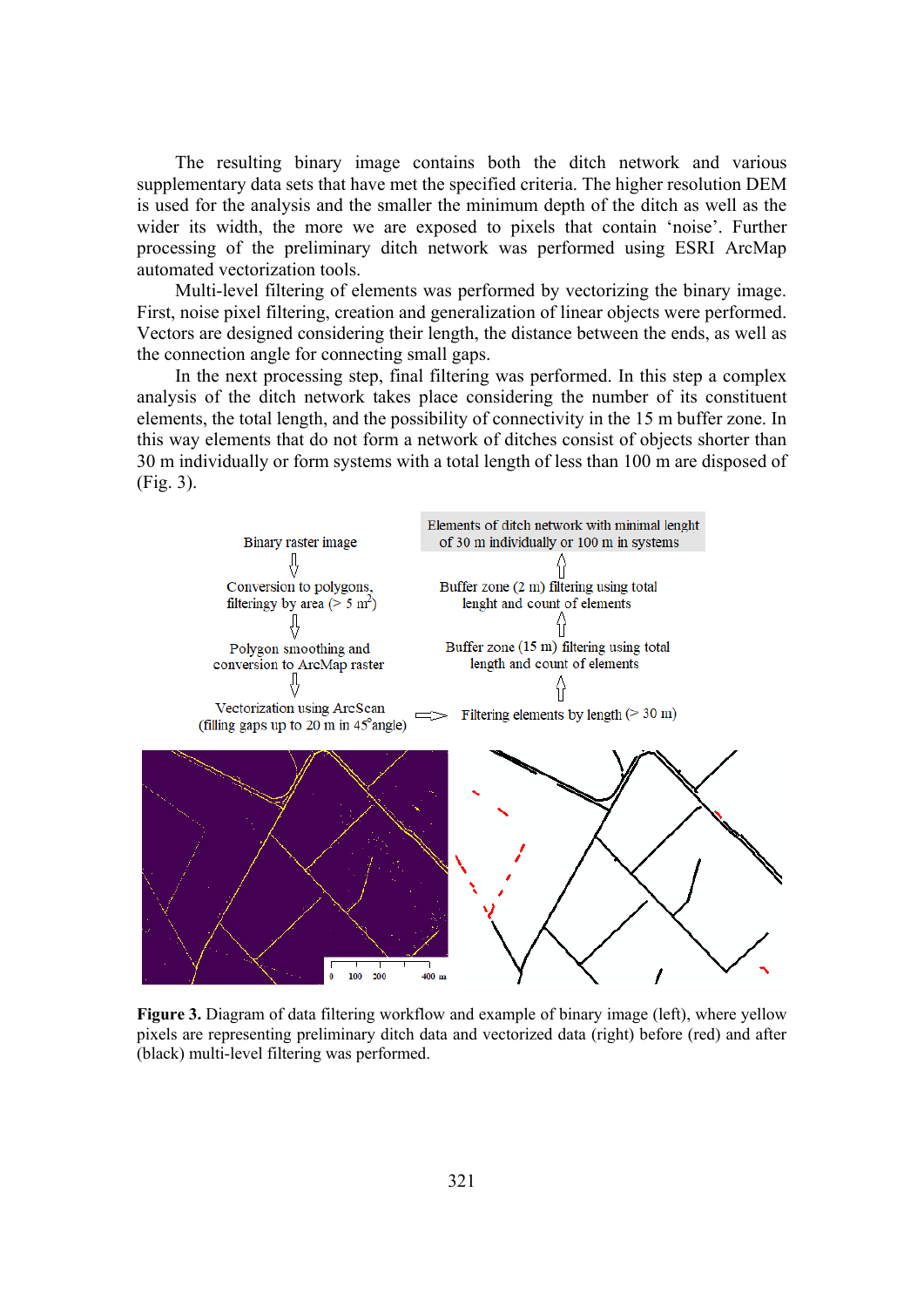## **RESULTS**

For the analysis we used a minimum ditch depth of 0.3 m and maximum width of 8 m. Only the final data of the model after filtering was used for data analysis. The preliminary ditch data in binary images were not analyzed. Buffer zones of 2 m were created for both reference and modeled data, which were analyzed by converting them to raster format. Accuracy of the modeled ditch data is evaluated by comparison of modeled pixels with reference pixels in the test areas using a confusion matrix (Fig. 4). The confusion matrix is made for each resolution as well as for each interpolation method. Several metrics, such as recall, precision, errors of omission and commission were calculated using the confusion matrix (Tables 1, 2).



**Figure 4.** Example of area, where confusion matrix analysis was done.

Given that the confusion matrix is more suitable for raw raster pixel comparison and that our chosen method of analysis should be considered with caution when comparing results with other studies of this type, the Jaccard index was also used to assess the accuracy of the model (Real & Vargas 1996). In this case, 3 m buffer zones are created around the reference ditch vector data and the total length of modeled ditches

in the sample areas that overlap with the reference data in the given deviation is determined.

The results show small but considerable differences in the performance of the model in identifying ditches at both DEM resolutions and the chosen interpolation method. The highest model recall and precision, as well as the smallest errors of omission and commission, using DEM in 1 m horizontal resolution is obtained,

**Table 1.** Evaluation of the model performance of mapping drainage ditches using DEM in 1 m resolution and 3 different interpolation methods

| 1 m resolution            | Binning Bicubic Bilinear |      |      |
|---------------------------|--------------------------|------|------|
| Recall, %                 | 85                       | 86   | 85   |
| Accuracy, %               | 98                       | 99   | 98   |
| Precision                 | 0.77                     | 0.78 | 0.77 |
| Error of omission, %      | 15                       | 14   | 15   |
| Error of commission, % 23 |                          | 22   | 23   |
| Jaccard index for         | 0.89                     | 0.9  | 0.89 |
| overlapping lines in      |                          |      |      |
| 3 m distance              |                          |      |      |

when Bicubic interpolation method is applied (Table 1). There is no considerable difference in performance between Binning and Bilinear interpolation methods, where all measures, including Jaccard index, are identical.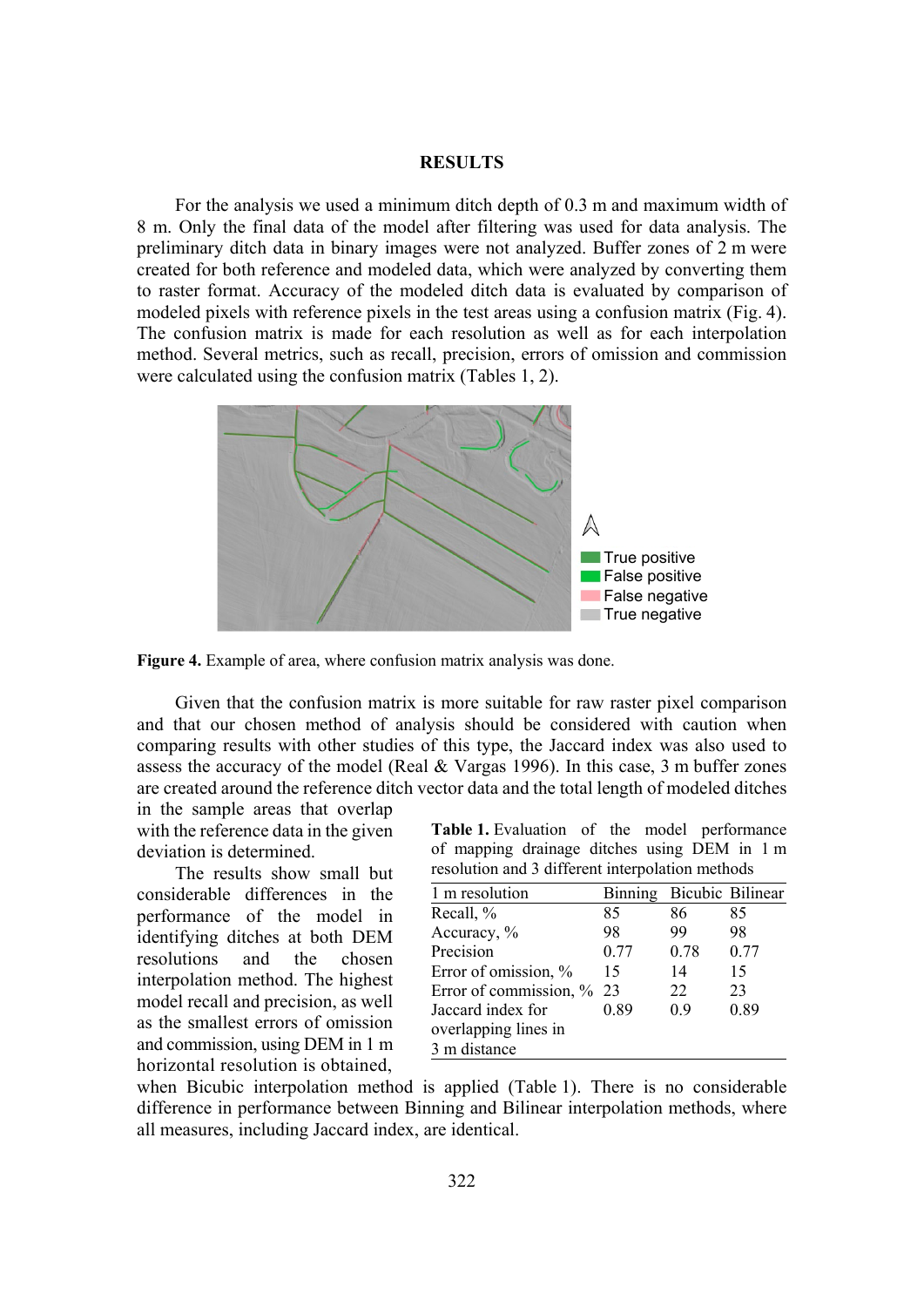When DEM with 0.5 m resolution is used, all metrics have higher accuracy regardless of the interpolation method applied. However, the Bicubic interpolation

method shows a significant difference between all parameters in comparison to other methods. The values of the error of omission and error of commission, as well as Jaccard index approves that in Latvia, taking in account the defined drainage ditch morphometric parameters in agricultural lands, this method offers the highest performance from those compared in this study.

**Table 2.** Evaluation of model performance of mapping drainage ditches using DEM in 0.5 m resolution and 3 different interpolation methods

| 88   | 89   | 87                       |
|------|------|--------------------------|
| 98   | 98   | 98                       |
| 0.79 | 0.81 | 0.79                     |
| 12   | 11   | 13                       |
| 21   | 19   | 21                       |
| 0.91 | 0.93 | 0.91                     |
|      |      |                          |
|      |      |                          |
|      |      | Binning Bicubic Bilinear |

#### **DISCUSSION**

The main difference between our study and research results published earlier is the focus area; earlier studies have mainly focused on relatively small and specially selected sample areas (Sofia et al., 2011; Cazorzi et al., 2013; Kiss et al., 2015; Rapinel et al., 2015; Roelens et al., 2018a). To the date we have not found any studies, where national-level LiDAR data sets have been used, covering large areas for automated decryption of the ditch area. The above mentioned studies mostly use laser scanning data from individual missions implemented specially for these studies, which have a higher density of bare ground points. In our case the focus is on the LiDAR data sets acquired within the scope of the National scale program, with relatively low bare ground point density of 1.5–2.0 points  $m<sup>2</sup>$ , as well as larger and more robust testing area is used. The study implemented in Belgium (Roelens et al., 2018b) used DEM, as well as the point cloud approach, resulting in significantly different results between both methods; however, the error of omission and error of commission in this study are similar those obtained in our study.

The accuracy and consistency of the obtained results comparing with the reference data in our study are significantly higher compared to other studies. It should also be noted that different methods have been applied in the compared studies to assess the performance of the models, so this is not an unambiguous aspect to evaluate.

Performing individual flights with an unmanned aircraft provides an opportunity to obtain a higher density of points, as well as multispectral and RGB images, thus resulting in a wider range of interpretations in the assessment of the overgrowth and technical condition of ditches. This approach provides a wide range of possibilities for classification and monitoring of ditches, as multispectral scenes allow the calculation of different vegetation and moisture indices (Rapinel et al., 2015; Roelens et al 2017).

Acquisition of such data would allow to calculate vegetation and moisture indices. It would be important for the continuation of our study to integrate national scale and local data sets, as they, in combination with LiDAR data, provide a wide range of options for data interpretation. The combination of these data would be valuable within the scope of further studies on the development of a tool for automatic classification of ditches and assessment of their technical condition to be used on a country or local scale analysis.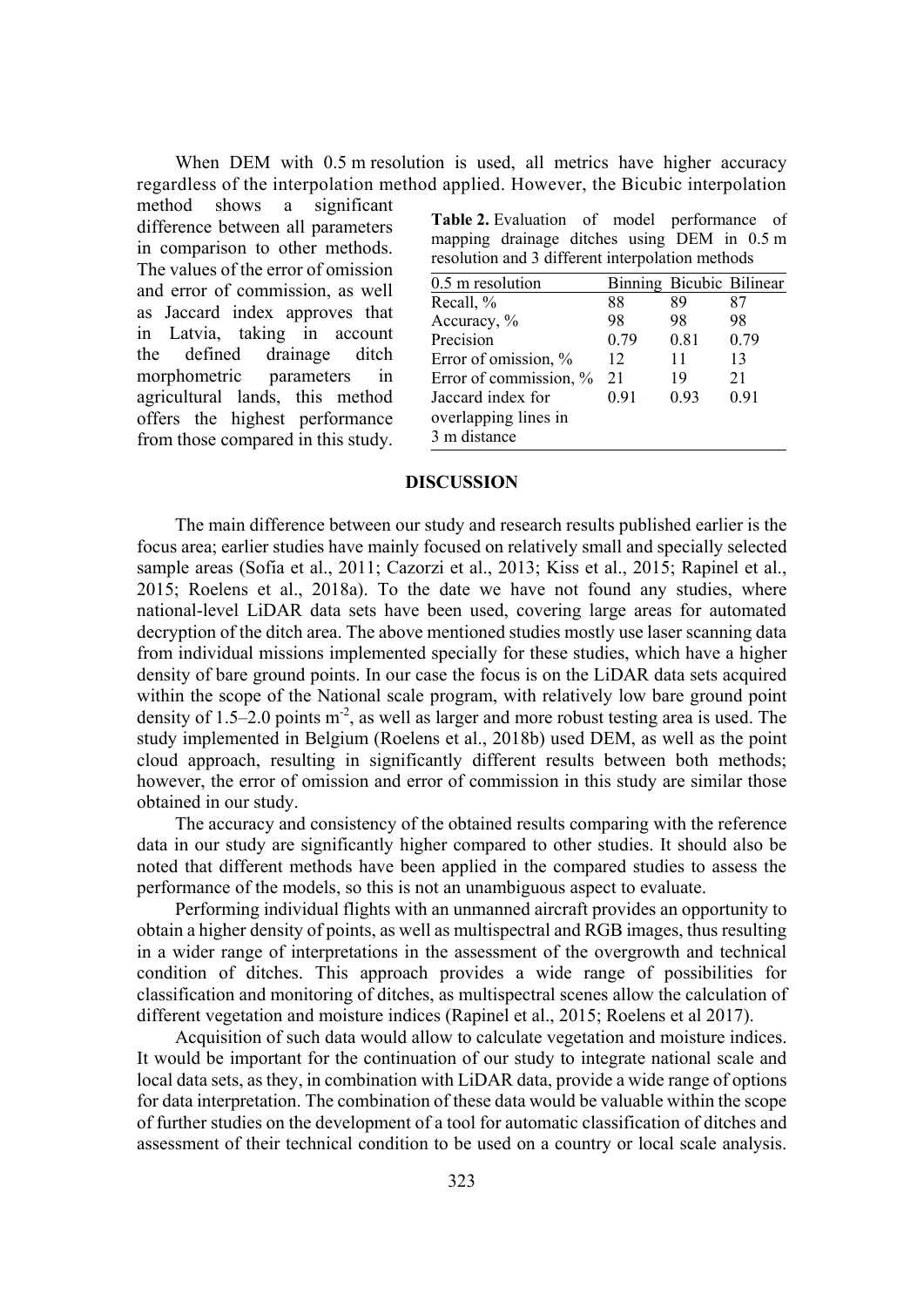The assessment of the technical condition of ditches using combined remote sensing data would be very useful, given that the ditch networks have basically unknown, but potentially significant effects on the greenhouse gas (GHG) balance, which EU countries will have to report in the National GHG inventories (Peacock et al., 2021).

## **CONCLUSIONS**

1. The elaborated methodology for identifying drainage ditch network using LiDAR data can be used to map ditches over large areas.

2. In agricultural landscapes the elaborated method demonstrated very high accuracy, similar to the studies, where smaller, individual flight campaign-based sample areas were analyzed.

3. The highest metric parameters were obtained using DEM in 0.5 m resolution, when Bicubic interpolation method was applied.

4. Threshold values should be considered seriously to improve model performance, especially, when mapping is done outside agricultural lands.

5. Further studies with the aim to identify natural stream networks, classify drainage ditch networks and analyze their impact on hydrological regime, and to assess the potential usage for ditch area and volume calculations, which can be used for GHG emission inventory, must be done to extend the field of application of the elaborated method.

ACKNOWLEDGEMENTS. The study is implemented within the scope of the project 'Evaluation of impact of land use soil and climate factors on greenhouse gas (GHG) emission for drainage ditches' (No. LZP-2020/2-0193) funded by the program of 'Fundamental and Applied Research'.

## **REFERENCES**

- Anderson, E.S., Thompson, J.A., Crouse, D.A., Austin, R.E. 2006. Horizontal resolution and data density effects on remotely sensed LIDAR-based DEM. *Geoderma*, 132(3–4), 406–415.
- Audet, J., Wallin, M.B., Kyllmar, K., Andersson, S. & Bishop, K. 2017. Nitrous oxide emissions from streams in a Swedish agricultural catchment. *Environmental science*, *Agriculture Ecosystems. Environment* 236, 295–303.
- Bryndal, T. & Kroczak, R. 2019. Reconstruction and characterization of the surface drainage system functioning during extreme rainfall: the analysis with use of the ALS-LIDAR data - the case study in two small flysch catchments (Outer Carpathian, Poland). *Environmental Earth Sciences* **78**, 215.
- Cazorzi, F., Fontana, G.D., Luca, A.D., Sofia, G. & Tarolli, P. 2013. Drainage network detection and assessment of network storage capacity in agrarian landscape. *Hydrology Processes* 27, 541–553.
- Hasselquist, E.M., Lidberg, W., Sponseller, R.A., Ågren, A. & Laudon, H. 2018. Identifying and assessing the potential hydrological function of past artificial forest drainage. *Ambio* 47, 546–556.
- Ivanovs, J. & Lupikis, A. 2018. Identification of wet areas in forest using remote sensing data. *Agronomy research* **16**(5), 2049–2055.